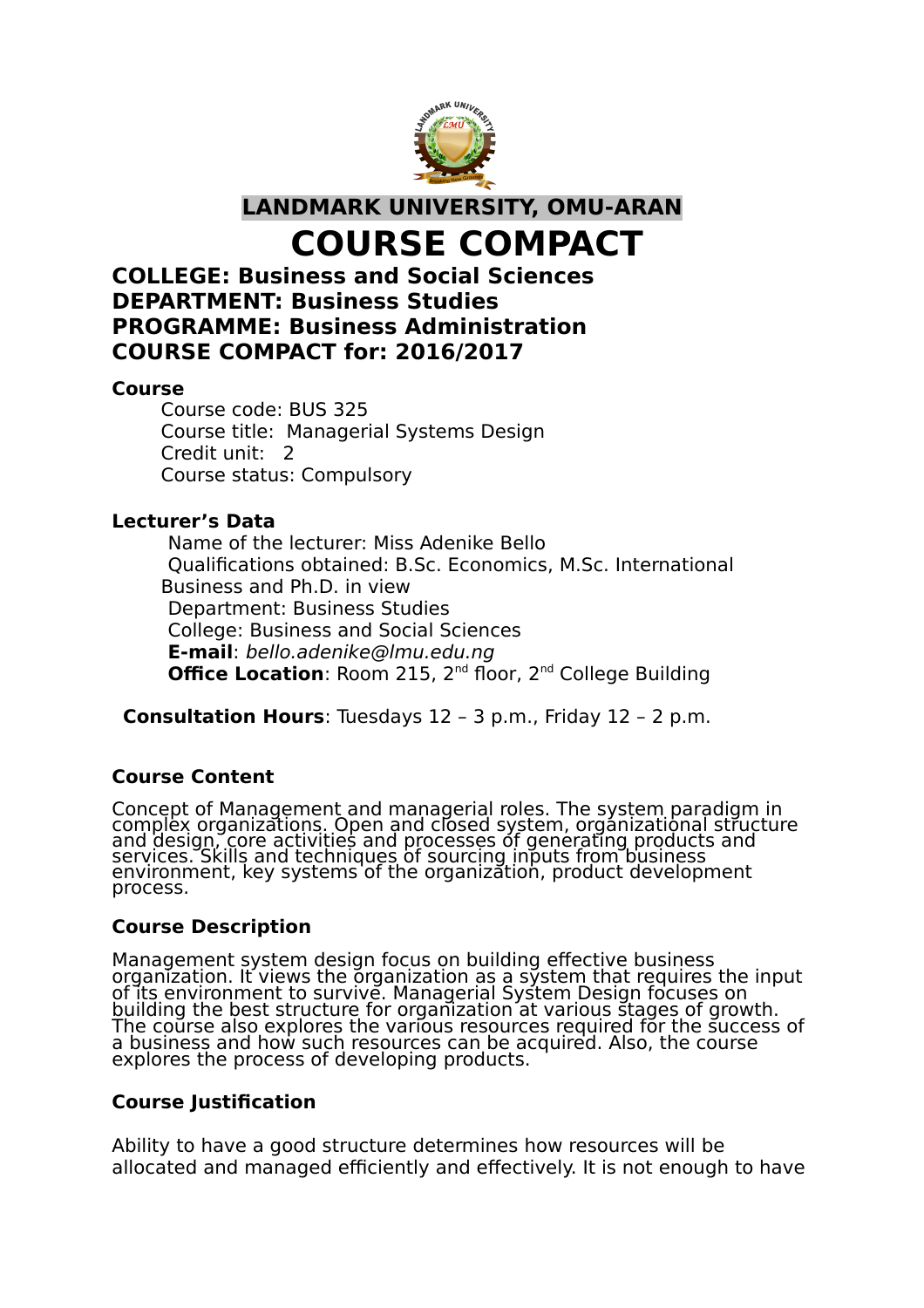resources available, but the ability to know who does what makes productivity achievable. To this end, the course will be focused on understanding the organization, the skills required, and basic responsibilities of each employee. Also, the course will help understand the processes involved in production of goods and services.

#### **Course objectives**

On completion of this course, students should be able to have appreciable understanding of the following:

At the end of the course, students are expected to;

- To design user-friendly systems to promote productivity
- To understand the core activities and processes of generating products and services
- To understand the skills and techniques of sourcing materials from business environment

## **Course Requirement**

The Course is aimed at equipping students with managerial skills and with the ability to structure various sizes of organizations. It is therefore expedient that students have prior knowledge of Management and managerial skills.

| <b>Method of Grading</b> |                          |              |
|--------------------------|--------------------------|--------------|
| S/N                      | Grading                  | Score $(\%)$ |
|                          | Test                     |              |
|                          | Presentation             | 15           |
|                          | <b>Final Examination</b> | 7٨           |
|                          | <b>Total</b>             | <b>100</b>   |

#### **Method of Grading**

#### **Course Delivery Strategies**

To enjoy maximum delivery of this course, students will be encouraged to participate. Therefore, lecture and collaboration method will be adopted. Students will also work on term paper which will be presented in the class. The aim of this is to practise effective communication and demonstrate communication skills within themselves.

# **LECTURE CONTENT**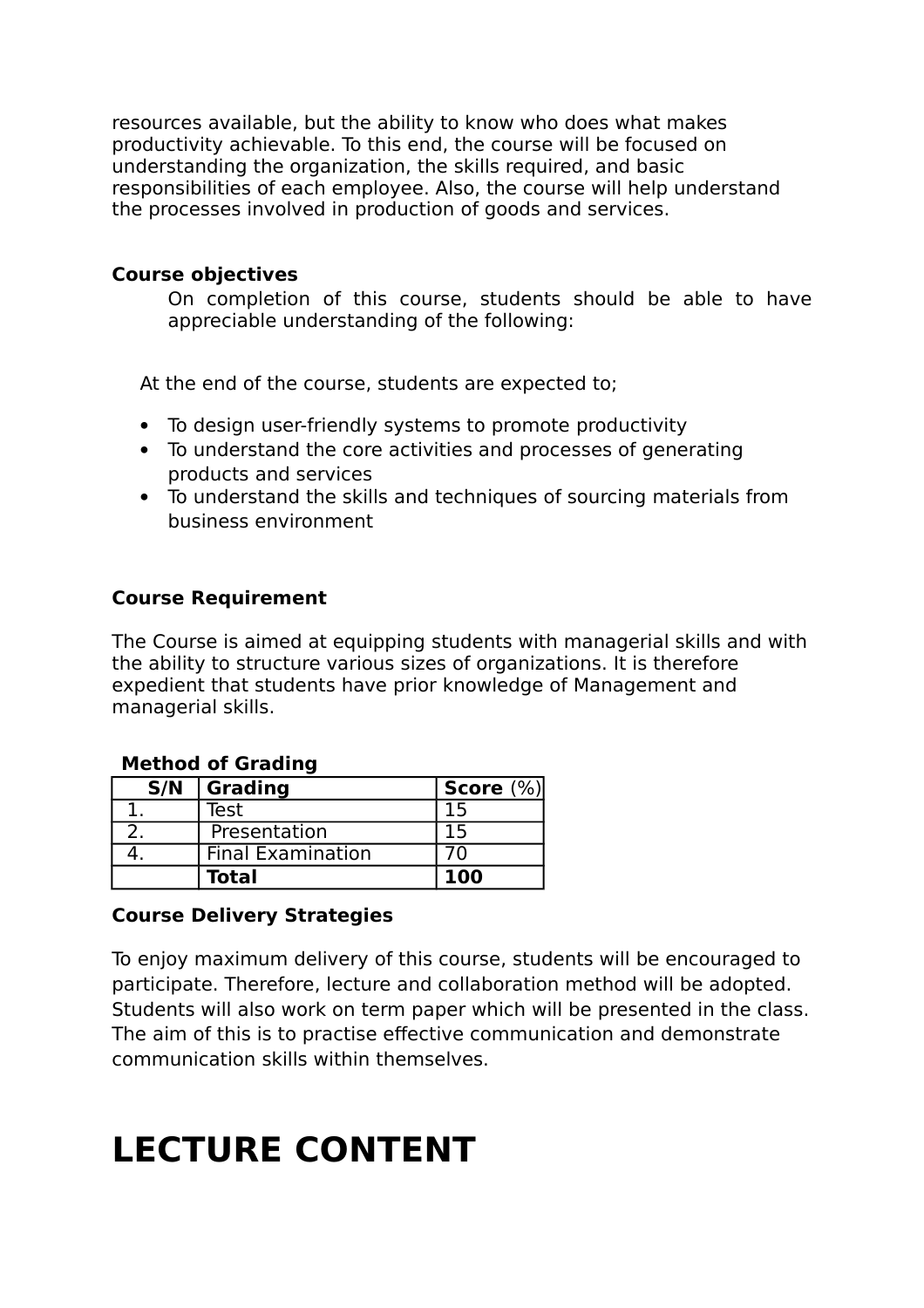## **Module 1**

## **Week 1**

**Topic:** Concept of Management and Managerial Roles

**Objectives:** At the end of the lecture, students should be able to understand the following:

- Describe the concept of management
- Understand Management as a process
- Discuss the principles of management

## **Description:**

#### **90 minutes:**

The first 1.30hours of lecture will be focused on the above course objectives.

**30 minutes:** The 30 minutes will be a tutorial session. This will enable review of study questions.

#### **Study Question:**

Discuss Mintzberg's Management role

#### **Reading/ study List**

- 1. Fela Odueyungbo (2009), Business Management: A Practical Approach, Nolachild Associates ISBN 978-062-337
- 2. Ayo Oni (2009), Management :Theory and Practice, El-TODA Ventures LtD ISBN 978-978-48655-5-5
- 3. Robert Krietner (2007), Management, Houghton Mufflin Company ISBN 978-0-618-73201-2

## **Module 2**

#### **Week 2 Topic:** Concept of System

**Objectives:** At the end of the lecture, students should be able to understand the following:

- Understand the Concept of system
- Describe the organization as an open system

## **Description:**

#### **90 minutes:**

The first 1.30hours of lecture will be focused on the above course objectives.

**30 minutes:** The 30 minutes will be a tutorial session. This will enable review of study questions.

#### **Study Question:**

- 1. Discuss the concept of closed system
- 2. Discuss the features of the open system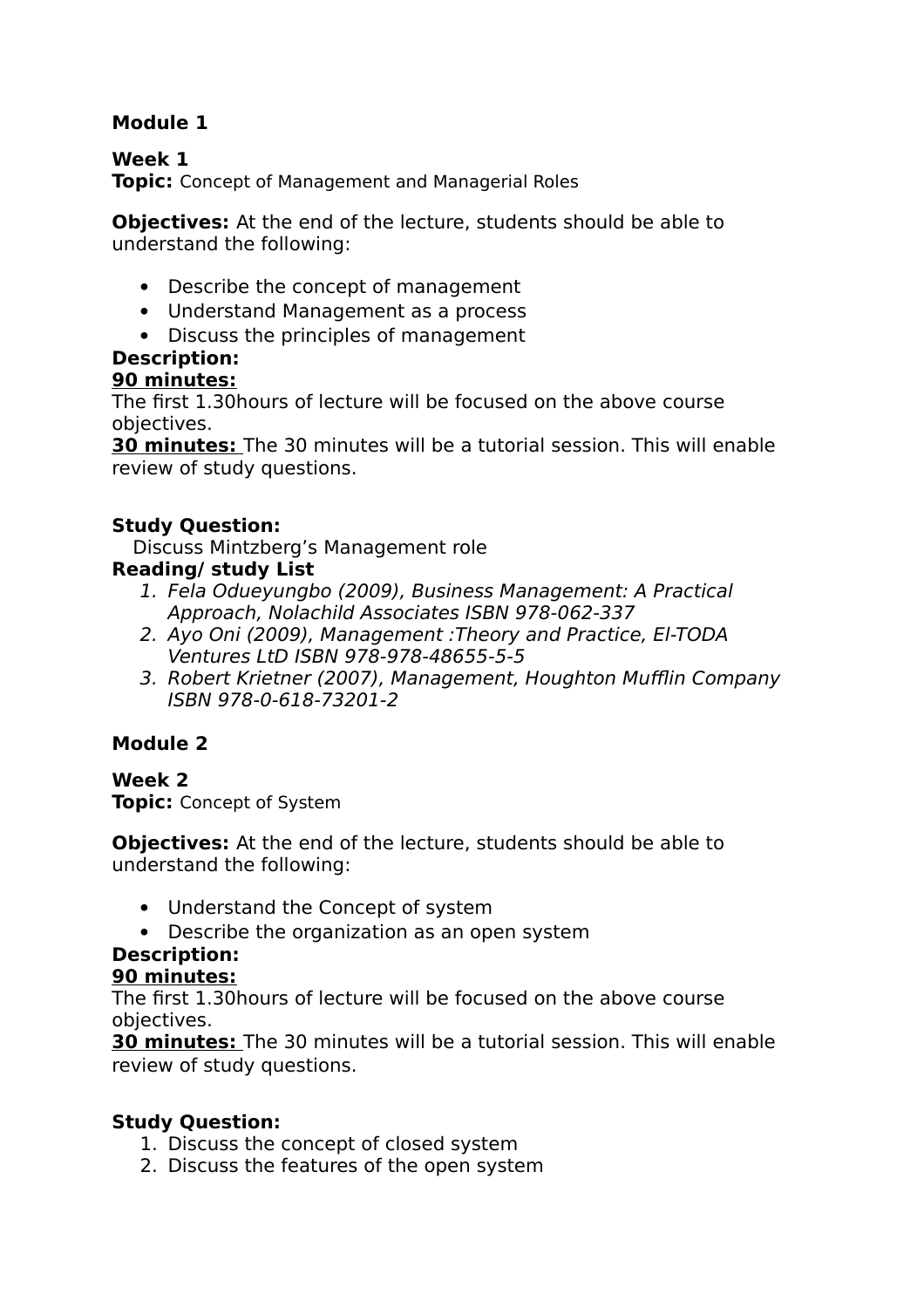## **Reading/ study List**

Cummings T.G, Worley.C.G (2008), Organization Development and Change, ISBN 978-0-324-58053-273201-2

#### **Module 2**

**Week 3 Topic:** Organizational Structure

**Objectives:** At the end of the lecture, students should be able to understand the following:

- Concept of organizational structure
- The factors that influence manager's choice of organizational structure
- The 2-faced Structure of an Organization (Differentiation and Integration)

## **Description:**

## **90 minutes:**

The first 1.30hours of lecture will be focused on the above course objectives.

**30 minutes:** The 30 minutes will be a tutorial session. This will enable review of study questions.

## **Study Question:**

- 1. Discuss the 2-faced Structure of an organization
- 2. Describe the factors a manager must consider before deciding the best structure to adopt for an organization

## **Reading/ study List**

- 1. Jones George (2011), Contemporary Management, McGraw-Hill, ISBN 978-0-07-122093-4
- 2. Udo Staber (2013) Understanding Organizations, Sage ISBN 978-1- 84920-740-9
- 3. Robert Krietner (2007), Management, Houghton Mufflin Company ISBN 978-0-618-73201-2
- 4. Bateman.S.T., Snell.S.A., (2011) Management: Leading and Collaboration in a Competitive World. McGraw-Hill. ISBN 978-0-07- 122062-0

## **Module 2**

#### **Week 4**

**Topic:** Organizational Structure (II)

**Objectives:** At the end of the lecture, students should be able to understand the following: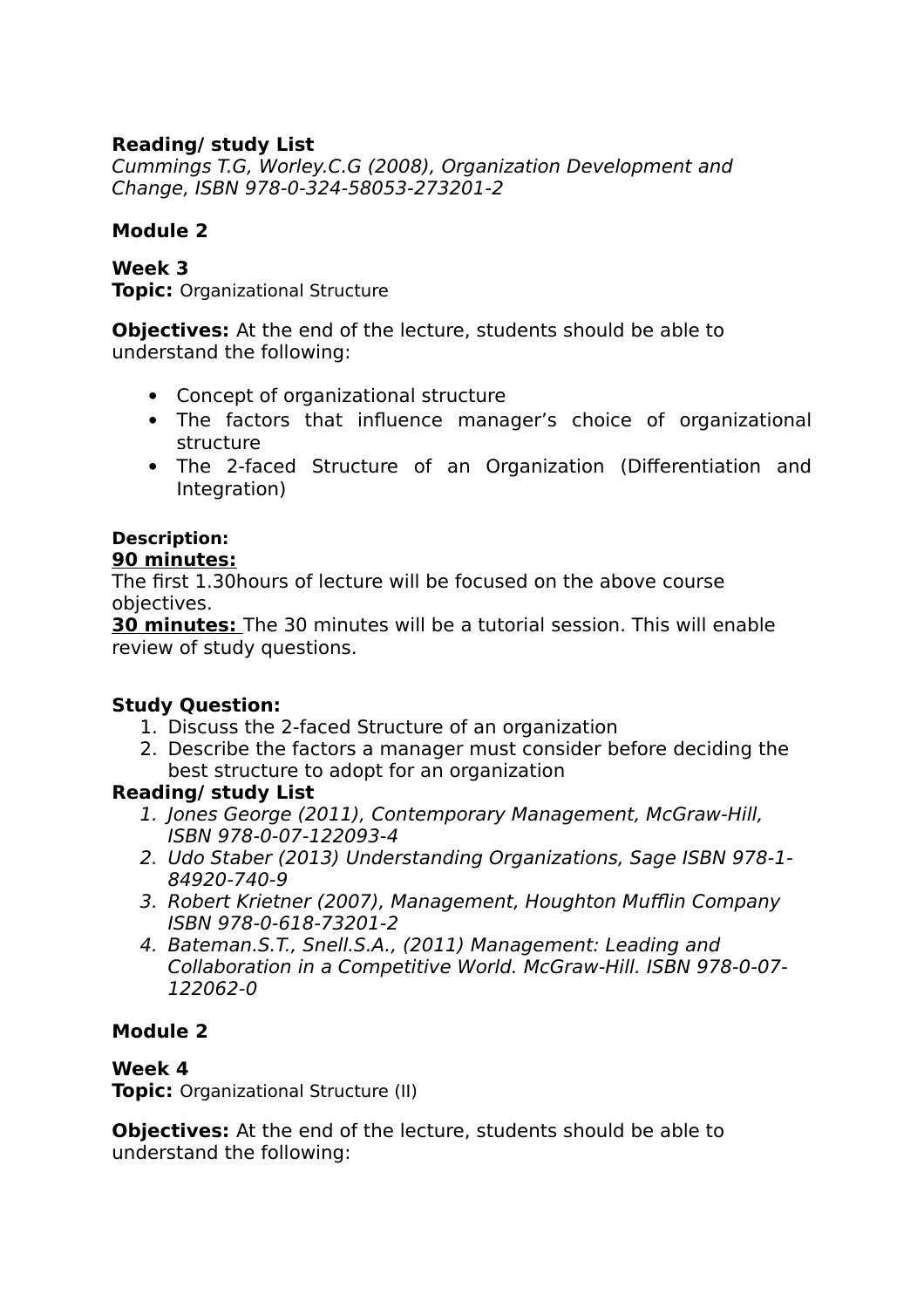- Explain how managers group tasks into jobs
- Describe the types of organizational structures
- Explain why managers must coordinate jobs

## **Description:**

#### **90 minutes:**

The first 1.30hours of lecture will be focused on the above course objectives.

**30 minutes:** The 30 minutes will be a tutorial session. This will enable review of study questions.

## **Study Question:**

With the aid of diagrams, describe the various structures available for an organization **Reading/ study List** 

- 1. Jones George (2011), Contemporary Management, McGraw-Hill, ISBN 978-0-07-122093-4
- 2. Robert Krietner (2007), Management, Houghton Mufflin Company ISBN 978-0-618-73201-2

## **Module 3**

#### **Week 5 Topic:** Organizational Design

**Objectives:** At the end of the lecture, students should be able to understand the following:

- Understand the Concept of Organizational Design
- Describe the Information Processing Model of an Organization

#### **Description: 90 minutes:**

The first 1.30hours of lecture will be focused on the above course objectives.

**30 minutes:** The 30 minutes will be a tutorial session. This will enable review of study questions.

## **Study Question:**

Describe the information process model in an organization

## **Reading/ study List**

- 1. Godwyn.M., Gittell.H.J., (2012) Sociology of Organizations: Structures and Relationships, Sage. ISBN 978-1-4129-9195-7
- 2. Robert Krietner (2007), Management, Houghton Mufflin Company ISBN 978-0-618-73201-2

## **Module 4**

**Week 6 Topic:** Product Development Process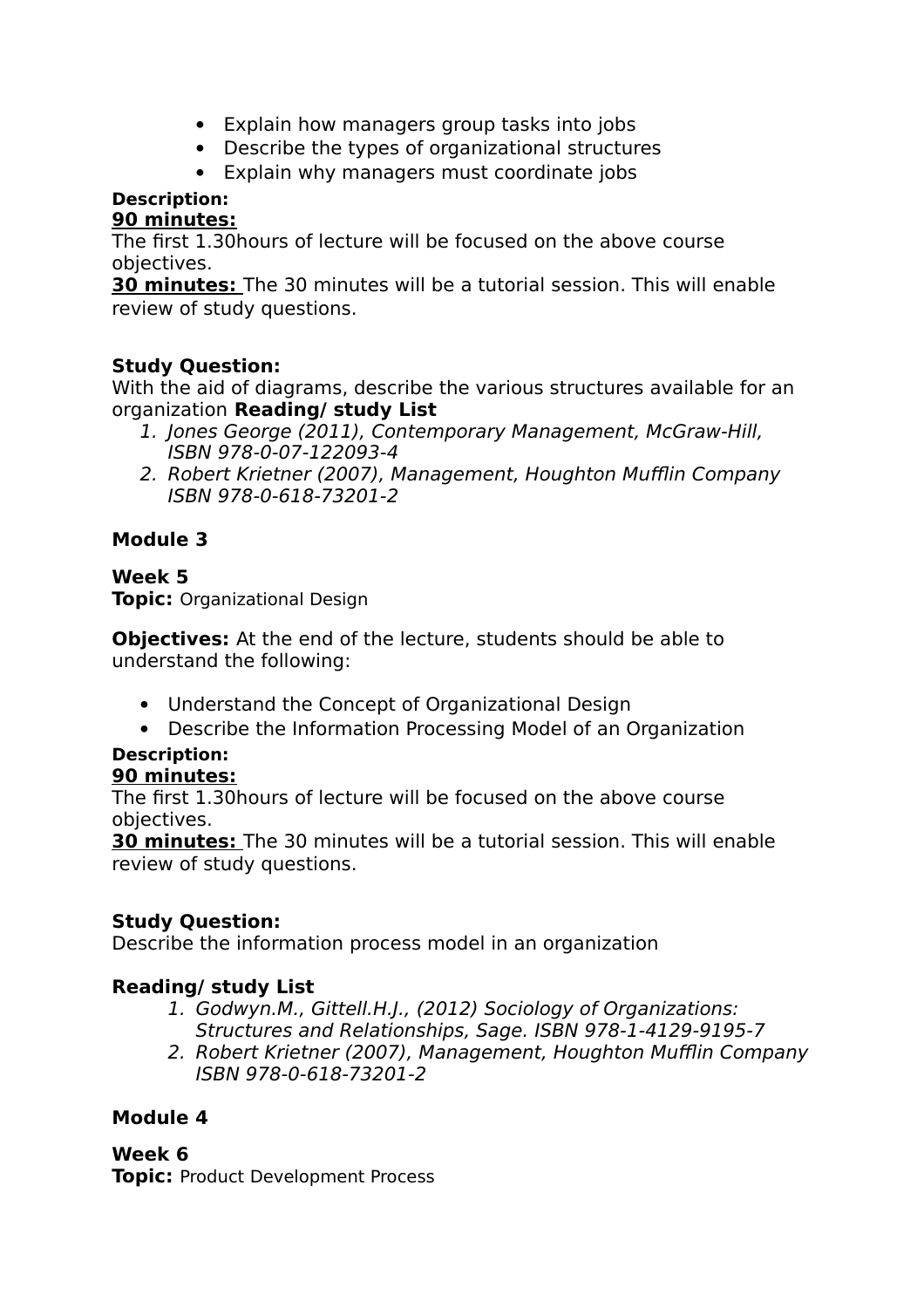**Objectives:** At the end of the lecture, students should be able to understand the following:

- 1. Understand the Element of Product Development
- 2. Understand the Globalization and New Product Development
- 3. Identify the Elements of Product Development

#### **Description: 90 minutes:**

The first 1.30hours of lecture will be focused on the above course objectives.

**30 minutes:** The 30 minutes will be a tutorial session. This will enable review of study questions.

## **Study Question:**

- 1. What is product development
- 2. Describe the elements of product development

## **Reading/ study List**

- 1. Crawford M., Anthony.D.B, (2011) New Product Management ISBN 978-007-128923
- 2. Ulrich.T.K., Eppinger.S.D., (2008) Product Design and Development. McGraw-Hill. ISBN 978-0-07-340477-6
- 3. Crandall.R.E., Crandall.R.W., Chen.C.C., (2010), Principles of Supply Chain Management. CRC Press ISBN 978-1-4200-9107-6

## **Module 4**

## **Week 7**

**Topic:** Product Development Process (II)

**Objectives:** At the end of the lecture, students should be able to understand the following:

- State the key activities involved in product development
- Understand standard development process
- State the activities and contributions of different functions of an organization during each phase of development process

## **Description:**

## **90 minutes:**

The first 1.30hours of lecture will be focused on the above course objectives.

**30 minutes:** The 30 minutes will be a tutorial session. This will enable review of study questions.

## **Study Question:**

- 1. Discuss the reasons for a well-defined development process
- 2. Describe the steps involved in the product plan phase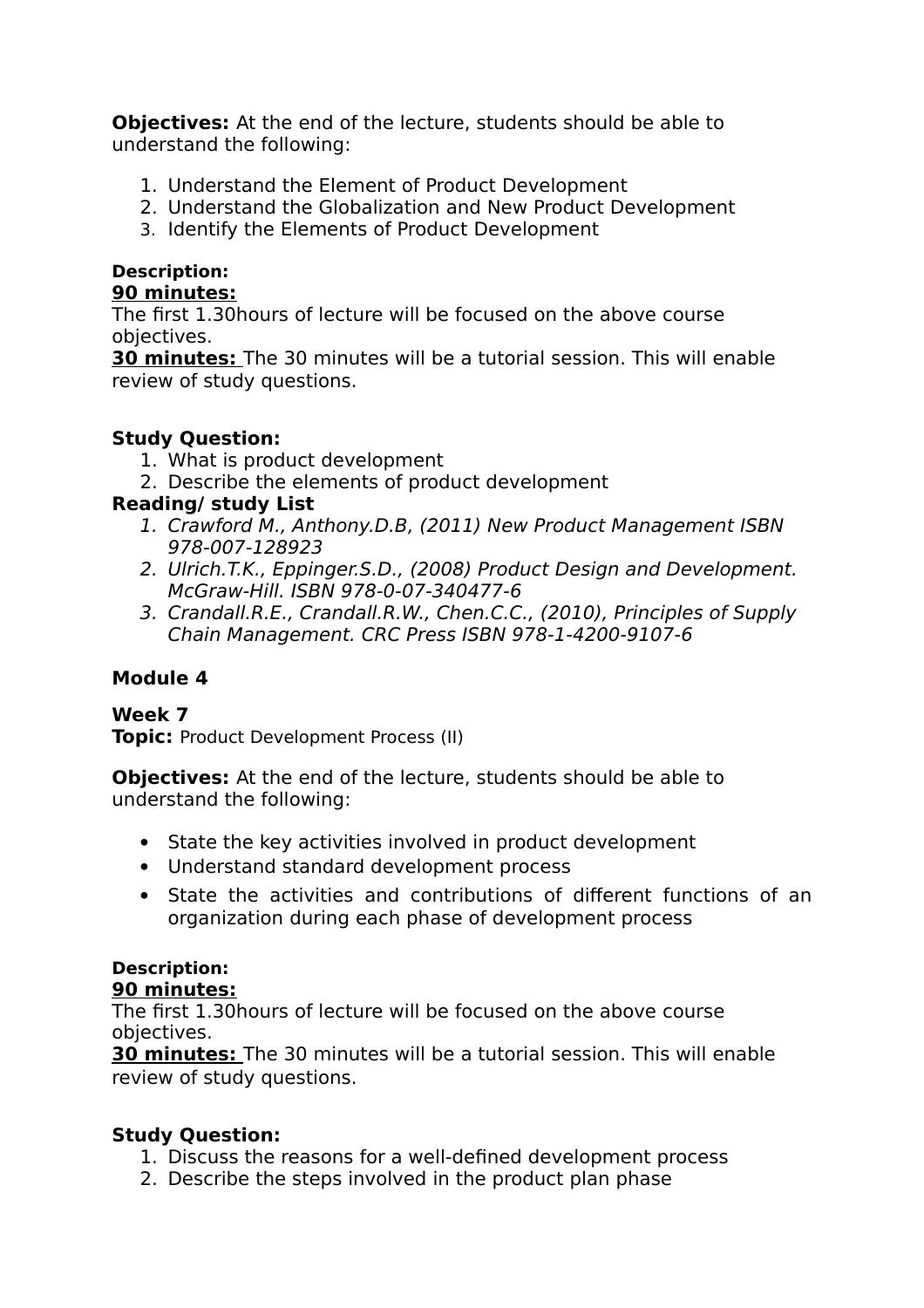## **Reading/ study List**

- 1. Crawford M., Anthony.D.B, (2011) New Product Management ISBN 978-007-128923
- 2. Ulrich.T.K., Eppinger.S.D., (2008) Product Design and Development. McGraw-Hill. ISBN 978-0-07-340477-6
- 3. Crandall.R.E., Crandall.R.W., Chen.C.C., (2010), Principles of Supply Chain Management. CRC Press ISBN 978-1-4200-9107-6

## **Module 4**

## **Week 8**

**Topic:** Product Development Process (III)

**Objectives:** At the end of the lecture, students should be able to understand the following:

- Describe the phases of product development
- Describe the steps required in gathering the need requirements of the customers

#### **Description: 90 minutes:**

The first 1.30hours of lecture will be focused on the above course objectives.

**30 minutes:** The 30 minutes will be a tutorial session. This will enable review of study questions.

## **Study Question:**

- 1. Describe the phases of product development
- 2. Describe the steps required in gathering the need requirements of the customers

## **Reading/ study List**

- 1. Crawford M., Anthony.D.B, (2011) New Product Management ISBN 978-007-128923
- 2. Ulrich.T.K., Eppinger.S.D., (2008) Product Design and Development. McGraw-Hill. ISBN 978-0-07-340477-6
- 3. Crandall.R.E., Crandall.R.W., Chen.C.C., (2010), Principles of Supply Chain Management. CRC Press ISBN 978-1-4200-9107-6

## **Module 5**

## **Week 9**

## **Topic: Managing Boundaries And Boundaryless Organizational Designs**

**Objectives:** At the end of the lecture, students should be able to understand the following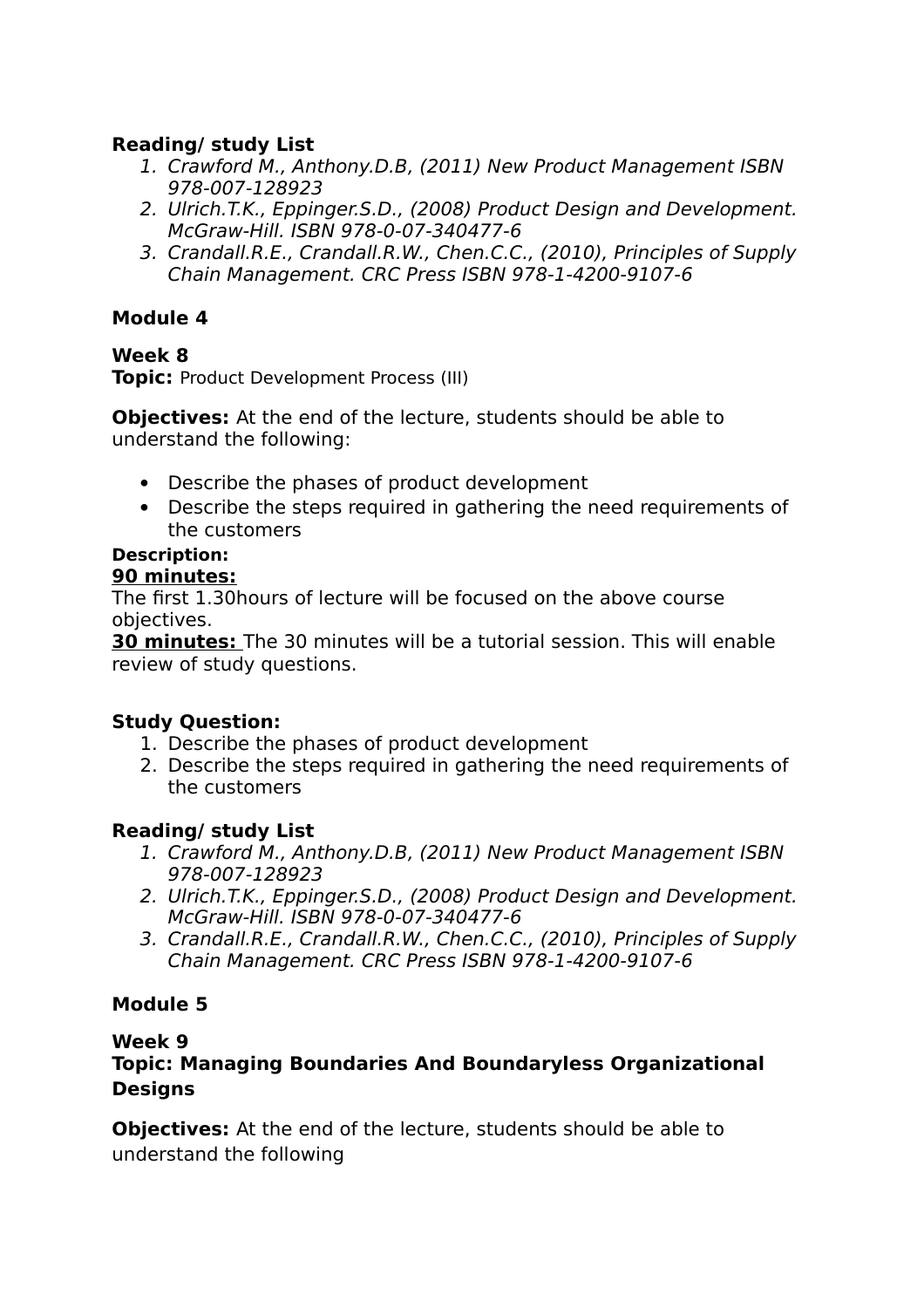- Boundary-less organization
- Types of boundaries in organizations
- Boundary-less organizational design

#### **Description:**

#### **90 minutes:**

The first 1.30hours of lecture will be focused on the above course objectives.

**30 minutes:** The 30 minutes will be a tutorial session. This will enable review of study questions.

#### **Study Question:**

- 1. What is a boundary-less organization
- 2. Discuss the types of Boundary-less organizational design and their advantages and disadvantages

#### **Reading/ study List**

- 1. Jones George (2011), Contemporary Management, McGraw-Hill, ISBN 978-0-07-122093-4
- 2. Udo Staber (2013) Understanding Organizations, Sage ISBN 978-1- 84920-740-9
- 3. Bateman.S.T., Snell.S.A., (2011) Management: Leading and Collaboration in a Competitive World. McGraw-Hill. ISBN 978-0-07- 122062-0

## **Module 6**

**Week 10 Topic:** Sourcing of Input from Business Environment

**Objectives:** At the end of the lecture, students should be able to understand the following

- Understand the concept and definition of Sourcing
- Understand the types of sourcing
- Describe the perspectives to source for inputs required in an organization
- Understand the steps required to source rightly

## **Description:**

#### **90 minutes:**

The first 1.30hours of lecture will be focused on the above course objectives.

**30 minutes:** The 30 minutes will be a tutorial session. This will enable review of study questions.

## **Study Question:**

1. What is sourcing?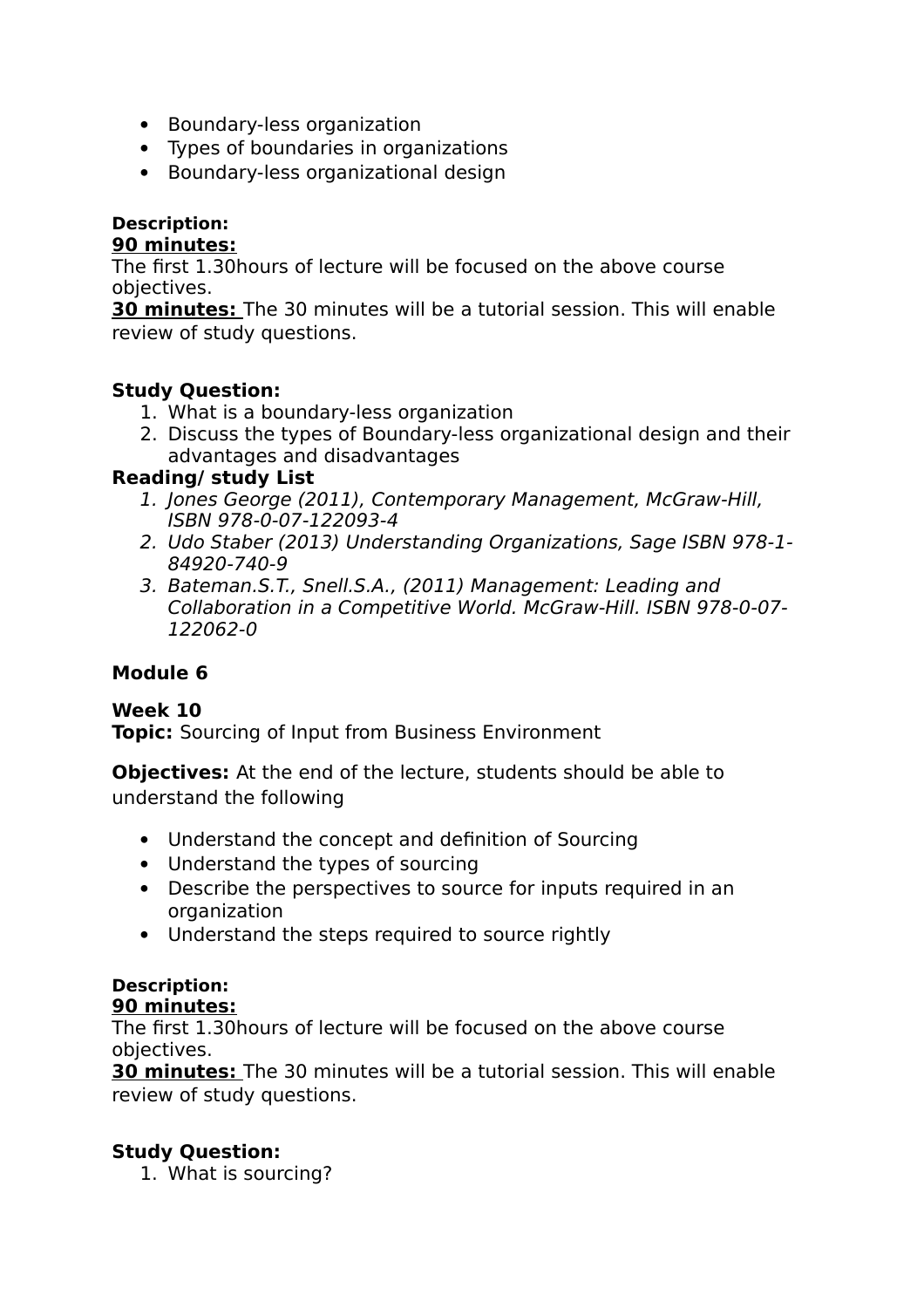- 2. Describe the various perspectives of sourcing
- 3. Describe the types of sourcing methods

### **Reading/ study List**

- 1. Jones George (2011), Contemporary Management, McGraw-Hill, ISBN 978-0-07-122093-4
- 2. Udo Staber (2013) Understanding Organizations, Sage ISBN 978-1- 84920-740-9
- 3. Bateman.S.T., Snell.S.A., (2011) Management: Leading and Collaboration in a Competitive World. McGraw-Hill. ISBN 978-0-07- 122062-0

## **Module 7**

#### **Week 11 Topic: Functions of Key systems in Organizational Structure**

**Objectives:** At the end of the lecture, students should be able to understand the following

- Classify organization based on functions
- Describe the various functional classifications on an organization
- Describe the roles of the key functional areas

## **Description:**

#### **90 minutes:**

The first 1.30hours of lecture will be focused on the above course objectives.

**30 minutes:** The 30 minutes will be a tutorial session. This will enable review of study questions.

## **Study Question:**

- 1. Describe the key areas of the financial functions in an organization
- 2. Describe the soft and hard HRM

## **Reading/ study List**

- 1. Jones George (2011), Contemporary Management, McGraw-Hill, ISBN 978-0-07-122093-4
- 2. Udo Staber (2013) Understanding Organizations, Sage ISBN 978-1- 84920-740-9
- 3. Bateman.S.T., Snell.S.A., (2011) Management: Leading and Collaboration in a Competitive World. McGraw-Hill. ISBN 978-0-07- 122062-0

## **Module 7**

**Week 12 Topic: Material Management**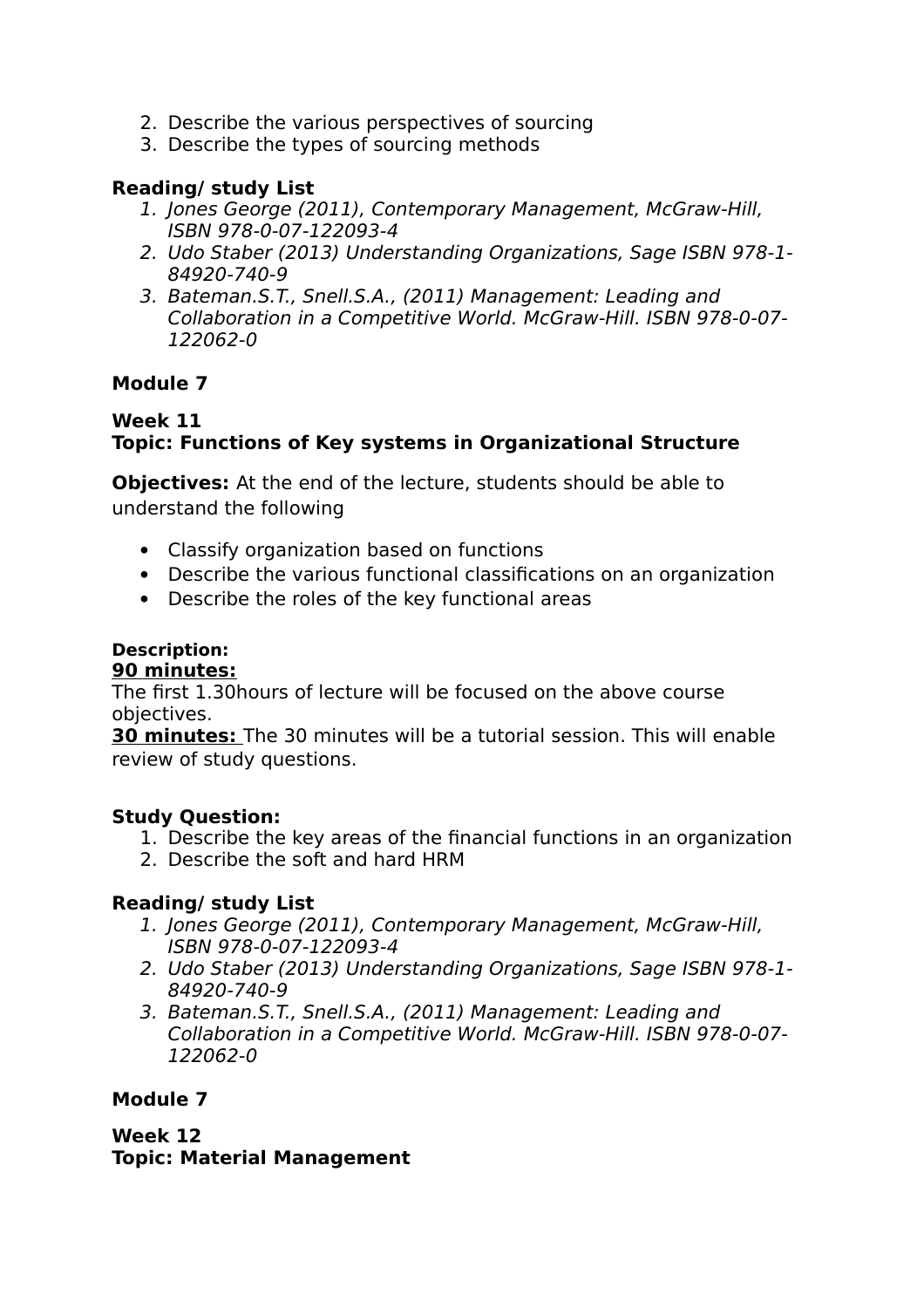**Objectives:** At the end of the lecture, students should be able to understand the following

- Describe the functions of material management
- Discuss the primary and secondary objectives of material managements
- Identify the various challenges of material management

## **Description:**

## **90 minutes:**

The first 1.30hours of lecture will be focused on the above course objectives.

**30 minutes:** The 30 minutes will be a tutorial session. This will enable review of study questions.

## **Study Question:**

- 1. What is material management?
- 2. Describe the various functions of material management
- 3. Discuss the objectives of material management

 $\mathcal{L}_\text{max} = \mathcal{L}_\text{max} = \mathcal{L}_\text{max} = \mathcal{L}_\text{max} = \mathcal{L}_\text{max} = \mathcal{L}_\text{max} = \mathcal{L}_\text{max} = \mathcal{L}_\text{max} = \mathcal{L}_\text{max} = \mathcal{L}_\text{max} = \mathcal{L}_\text{max} = \mathcal{L}_\text{max} = \mathcal{L}_\text{max} = \mathcal{L}_\text{max} = \mathcal{L}_\text{max} = \mathcal{L}_\text{max} = \mathcal{L}_\text{max} = \mathcal{L}_\text{max} = \mathcal{$ 

## **Reading/ study List**

- 1. Jones George (2011), Contemporary Management, McGraw-Hill, ISBN 978-0-07-122093-4
- 2. Udo Staber (2013) Understanding Organizations, Sage ISBN 978-1- 84920-740-9
- 3. Bateman.S.T., Snell.S.A., (2011) Management: Leading and Collaboration in a Competitive World. McGraw-Hill. ISBN 978-0-07- 122062-0

#### **Week 13 Topic: Revision**

## **Group presentation of term paper**

**Title:** 

 $\overline{\phantom{a}}$ 

**1. Develop a product of choice from start to finish and design your company to fit into your product of choice.**

 $\mathcal{L}_\mathcal{L} = \mathcal{L}_\mathcal{L} = \mathcal{L}_\mathcal{L} = \mathcal{L}_\mathcal{L} = \mathcal{L}_\mathcal{L} = \mathcal{L}_\mathcal{L} = \mathcal{L}_\mathcal{L} = \mathcal{L}_\mathcal{L} = \mathcal{L}_\mathcal{L} = \mathcal{L}_\mathcal{L} = \mathcal{L}_\mathcal{L} = \mathcal{L}_\mathcal{L} = \mathcal{L}_\mathcal{L} = \mathcal{L}_\mathcal{L} = \mathcal{L}_\mathcal{L} = \mathcal{L}_\mathcal{L} = \mathcal{L}_\mathcal{L}$  $\mathcal{L}_\mathcal{L} = \mathcal{L}_\mathcal{L} = \mathcal{L}_\mathcal{L} = \mathcal{L}_\mathcal{L} = \mathcal{L}_\mathcal{L} = \mathcal{L}_\mathcal{L} = \mathcal{L}_\mathcal{L} = \mathcal{L}_\mathcal{L} = \mathcal{L}_\mathcal{L} = \mathcal{L}_\mathcal{L} = \mathcal{L}_\mathcal{L} = \mathcal{L}_\mathcal{L} = \mathcal{L}_\mathcal{L} = \mathcal{L}_\mathcal{L} = \mathcal{L}_\mathcal{L} = \mathcal{L}_\mathcal{L} = \mathcal{L}_\mathcal{L}$  $\mathcal{L}_\mathcal{L} = \mathcal{L}_\mathcal{L} = \mathcal{L}_\mathcal{L} = \mathcal{L}_\mathcal{L} = \mathcal{L}_\mathcal{L} = \mathcal{L}_\mathcal{L} = \mathcal{L}_\mathcal{L} = \mathcal{L}_\mathcal{L} = \mathcal{L}_\mathcal{L} = \mathcal{L}_\mathcal{L} = \mathcal{L}_\mathcal{L} = \mathcal{L}_\mathcal{L} = \mathcal{L}_\mathcal{L} = \mathcal{L}_\mathcal{L} = \mathcal{L}_\mathcal{L} = \mathcal{L}_\mathcal{L} = \mathcal{L}_\mathcal{L}$ 

HOD's COMMENTS: